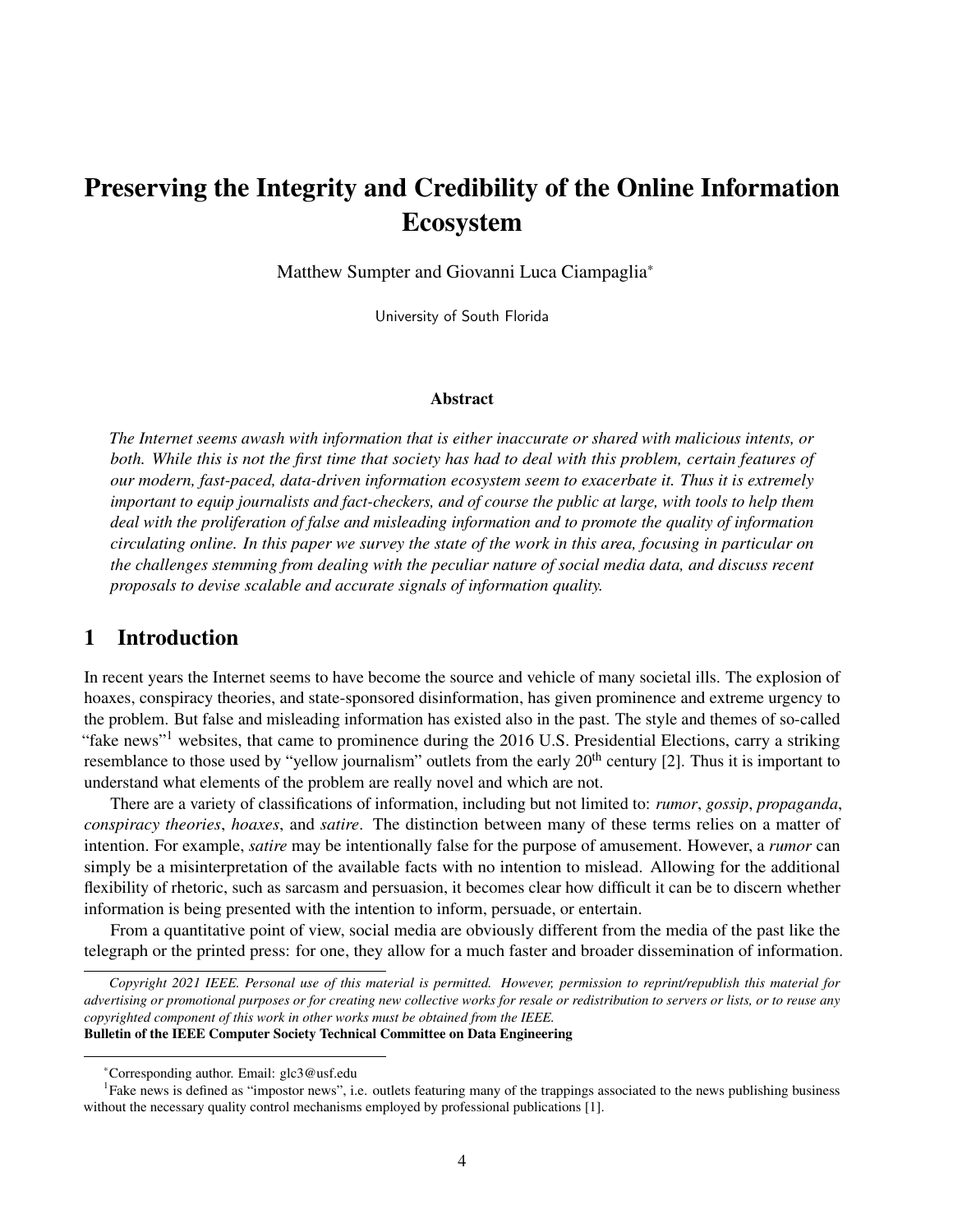But given the many striking similarities between then and now, one would be tempted to dismiss the whole phenomenon of fake news and online misinformation as the same of yellow journalism or gossip: a problem arising from fundamental human cognitive limits, and whose solution does not require any novel thinking or tools. In this paper, we argue that this is not the case. There are several novel factors at play at the nexus of the social, cognitive, and algorithmic levels, which require us to think in creative ways to address this fundamentally new societal problem. Many of these solutions could come from the field of data engineering, as we outline next.

### 2 The prevalence and sources of online misinformation

The introduction of the World Wide Web in the early 90s has dramatically lowered the barriers of entry to mass communication, allowing for anyone with an Internet connection to publish information affordably and quickly, regardless of its merit. Although this led to an enormous volume of information [3], it was still not easy to garner large audiences until the development of two key innovations: search engines [4], and social networking services [5], which have made it possible to retrieve information easily and have allowed for communities of homogeneous opinion to aggregate and share information.

A virtuous outcome of these innovations is the emergence of networks of like-minded individuals capable of self-organizing in novel and surprising ways [6], and to nurture strong ties that transcend the limits imposed by geographical distance or culture [7, 8], but one downside is the risk of polarization or cyberbalkanization [9–11]. Online communities are ripe for exploitation by bad actors seeking to manipulate large groups of people. Bolstered by content curation algorithms designed to increase engagement (filter bubbles [12]), these communities may fall prey to manipulation due to a mix of psychological and algorithmic biases that entrench accepted information while resisting opposing viewpoints (echo chambers [13]).

There are, unfortunately, numerous contemporary examples of widespread misinformation campaigns, including foreign influence in the 2016 election and the rise of conspiracy theories like 'Qanon', and the suspicion of widespread, yet unfounded, election fraud. However, gauging the actual prevalence of false and inaccurate information on social media is still the subject of much research [1, 14, 15], especially in the context of political communication [16]. Even though strong exposure to fake news is limited to the segment of most active news consumers, or 'superspreaders' [17], individual claims echoing the false or misleading content shared by these audiences can spread rapidly through social media [18, 19], amplified by bots [20] or other malicious actors [21], who often target elites, like celebrities, pundits, or politicians.

There are two inherent limitations to many of these studies. The first is that they typically rely on active engagement (e.g. likes and comments) as a proxy for exposure, but miss data about impressions, thus neglecting exposure due to "passive" forms of consumption such as scrolling and reading. The second stems from the impossibility of verifying each individual piece of content shared online. To get around this limitation, scientists have resorted to coarse-grained content annotation schemes to reduce sparsity and increase coverage. Source reliability ratings are a prime example of this approach [14, 17, 20, 22], as they typically identify sources by their web domain name. Lists of domain ratings compiled by expert journalists or fact-checkers have allowed to measure the prevalence of online misinformation, as well as the impact of social bots in spreading content from low-reliability sources. There are two advantages to this approach.

First, due to the highly skewed character of online popularity, one advantage of annotating sources at the web domain level is that it is possible to attain a high coverage by focusing only on the top most popular domains. Second, since web domains are the main form of identity on the web, source-level ratings are an effective way for social media platforms and search engines to implement content exclusion lists. Blocking or deprioritizing domains with low reliability introduces strong reputational costs for any agent who wishes to spread misinformation.

However source-level reliability ratings also come with limitations and challenges, which are especially relevant for data engineers. Maintaining such lists is typically time consuming, and authoring tools that facilitate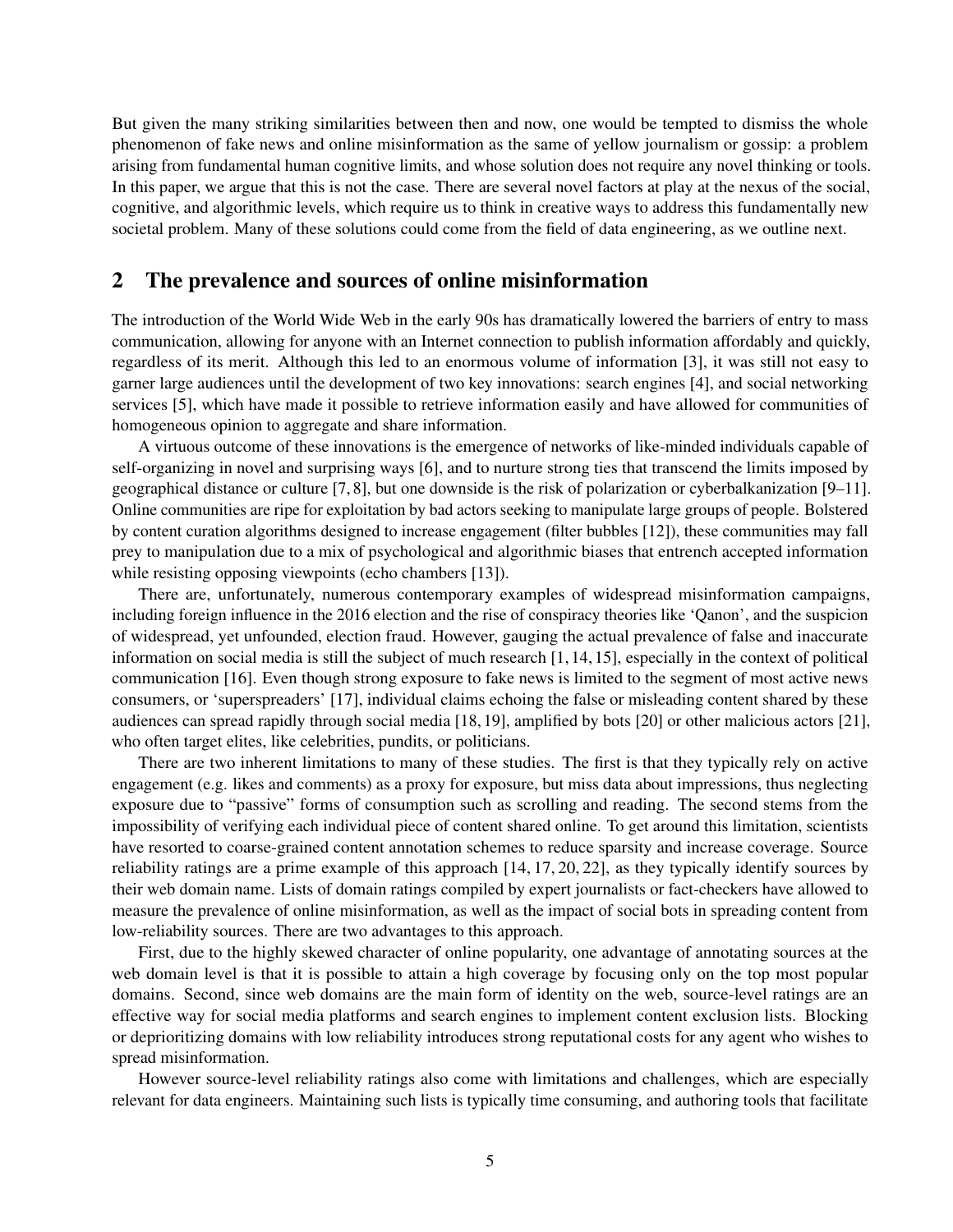such annotations are of great help. On top of that, source-level ratings may miss important heterogeneity *within* individual sources. This is especially true of larger outlets, that may employ different journalistic standards between the newsroom and their editorial desk. Finally, when lists are used to enforce moderation standards, they cause misinformation agents to update their domain name frequently in an attempt to circumvent detection, requiring more frequent updates on the part of the reliability annotators.

# 3 Verifying content and fact-checking claims

The prevalence of misinformation has led to the rise of the fact-checking industry. Fact-checking has been recognized as a solution to misinformation, as those who risk being fact-checked are less likely to share misinformation in the first place [23]. Unfortunately, claims online are generated and spread at a rate far too quickly for human journalists to keep up with. This is because fact-checking is a non-trivial task requiring the claim to be researched and then the fact-check written, published, and distributed. The window of time between initial claim and published fact-check can be significant (an estimate places it at in the 10–20h range [24]), allowing the claim to have reached too wide of an audience for the fact-check to be effective.

In addition to the time requirement of fact-checking, there is the confounding human component. Although fact-checkers are typically trained journalists, they are still susceptible to both mistakes and bias. These issues have revealed an opportunity for computer scientists to get involved. Computational approaches to fact-checking have the potential to address both the time-dependent and human-dependent issues of manual fact-checking.

ClaimBuster [25], developed in 2014, is the first end-to-end fact-checking system. Using a variety of machine learning and NLP techniques, media sources are monitored for statements that match an existing repository of professional fact-checks so that they may be served expressly to an audience. On unseen claims, it attempts to frame the claim as a question for the purpose of querying knowledge bases and question answering engines, such as Wolfram Alpha and Google search results.

Another approach engages with the content in a more structured way. It does so by means of knowledge representation techniques such as knowledge graphs [26]. A knowledge graph aims to store and provide knowledge of the real world, where nodes are entities and the edges are the relations that exist between these entities. Knowledge graphs have a number of advantages over relational and non-relational models for the massive, open-world domain that "real-world" knowledge implies. The basic unit of knowledge contained in a knowledge graph is typically the semantic triple, composed of two entities (eg. a subject and an object) and a predicate relation that exists between them. An example of a semantic triple is <Tallahassee, capitalOf, Florida>. Compiling many series of semantic triples results in a knowledge graph which can be traversed to gain insights regarding the semantic relationships between entities.

There exist several general-purpose knowledge graphs, including Yago [27], DBpedia [28], and Wikidata [29]. It is notable that, although these contain lots of overlapping and related information, they lack consolidation and techniques must be developed to map entities and relations between these various knowledge graphs. This is a similar task to that of ontology alignment [30].

Fact-checking has been performed using existing knowledge graphs by receiving a claim as a semantic triple and checking its validity based on the sets of existing triples in a knowledge base that connect the subject and object of the claim triple [31–34]. Although this approach has proven promising, it is limited by its input because reducing a complex claim into a semantic triple is a nontrivial task, akin to the NLP task of relation extraction [35]. Fact-checking a political claim requires identifying an ontology best suited to modeling this type of claims and then developing a tool that can reduce claims into triples using the selected ontology. To address this task, we have built a pipeline which focuses on extracting relations by modeling a network of claims as a graph network using sentence dependency trees [36]. By modeling input claims in a format more analogous to the verification method (knowledge graphs), we were able to successfully extract relations from real-world claims and use them as input into fact-checking algorithms.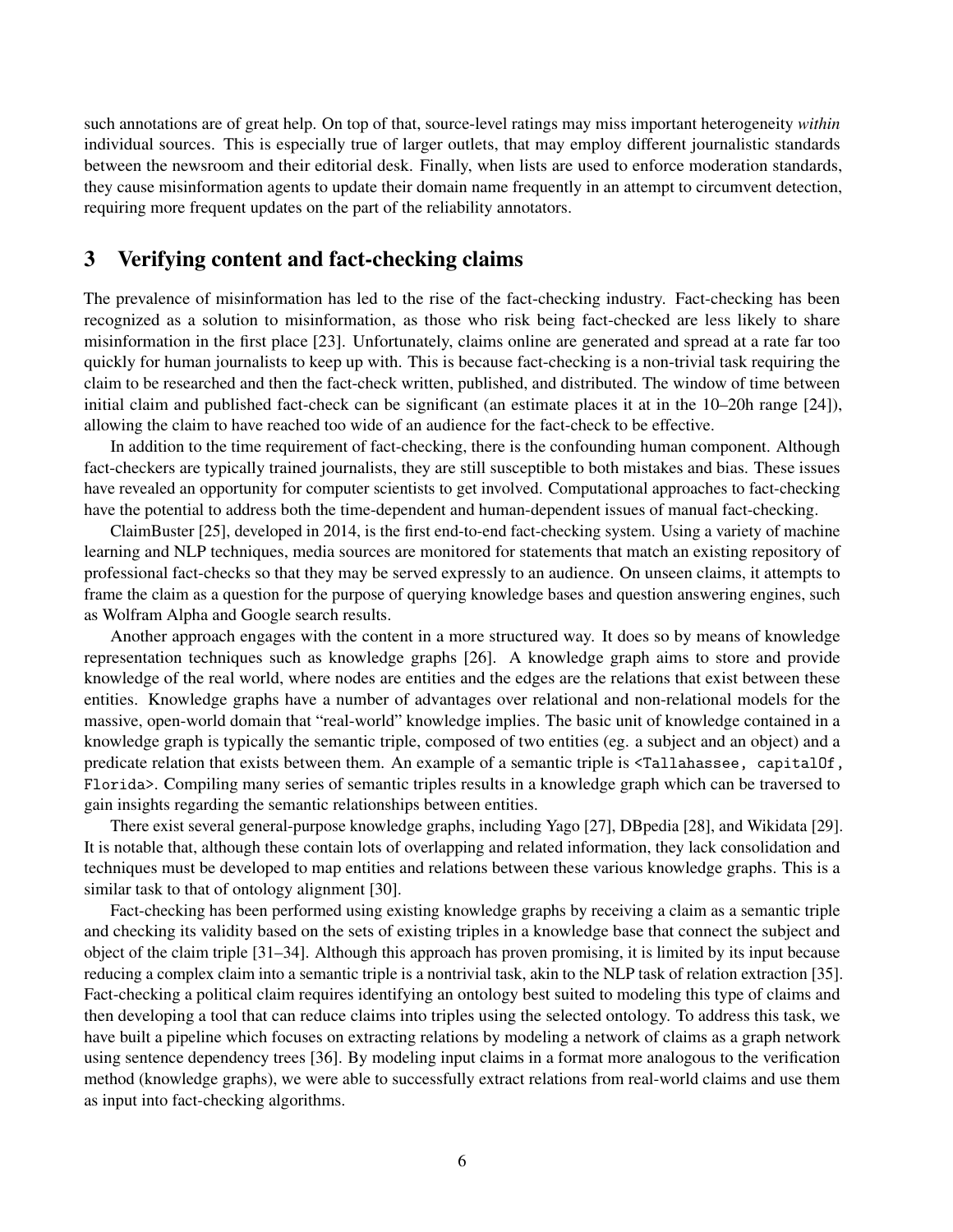### 4 Toward signals of quality

Fact-checking has become a critical component of the socio-technical infrastructure devoted to preserving the integrity of the online information ecosystems. Social media platforms, despite initial reluctance, have embraced this valuable resource. Facebook, for example, partners with accredited fact-checking organization to review potentially misleading content in circulation on its platform. If a piece of content is flagged by a fact-checker as false, Facebook automatically reduces its visibility across the platform, reducing the chances that users may be exposed to it [37].

Of course, given the scale of social media, fact-checking every piece of content in circulation on it is likely an unfeasible task. Therefore, social media platforms are seeking to identify signals of credibility, or news quality, that could help them promote trustworthy and reliable information. These signals should rely on information about the content that is readily accessible to the platform or at least easy to estimate, without having to inspect the content itself or having to bring in a human to review it.

There is a vast literature devoted to identifying the reputation of content and actors on the Web [38–44], but many of these approaches are either hard to scale or make restrictive assumptions about the type of metadata available. These assumptions often reflect the specific Web platforms for which they were originally developed, for example the requirement that content is organized following wiki principles and that there is a full history of all user actions available [38]. More recently work in the context of political news consumption has proposed to use crowdsourcing to evaluate the reliability of news sources [45]. Finally, other work proposes instead to promote content that produces engagement within a politically diverse audience [46].

## 5 Discussion and future challenges

When it comes to the modern information ecosystem, misinformation and disinformation (in all its related forms) poses strong threats to the integrity of public discourse. Here we have outlined two areas where data engineering could help conduct the fight against fake news. The first is about measuring the actual prevalence of misinformation, the amount of exposure it gets, and the main actors responsible for producing and disseminating it. Source-level reliability ratings are the current standard used in much of the literature and form the backbone of several content moderation schemes used by real platforms [47, 48]. Lists curated by fact-checkers and other third-party organizations are thus a valuable tool, but present several challenges and limitations. First of all, the content of these lists is often static while the Web and social media are dynamic environments. How to update these lists? One possibility could be to look into the tail of the popularity distribution for potential candidates of up-and-coming misinformation producers. Another approach could be to focus on users that are routinely exposed to known low-credibility sources (or that share content from them) and identify what other sources they are routinely exposed to (co-exposure) or they share content from (co-sharing). This could reveal novel unrated sources that could be passed to expert journalist for rating and further evaluation (see Fig. 1). More broadly, combining data about co-exposure (or co-sharing) of multiple users it could be possible to define networks of low-credibility sources with overlapping audiences, potentially revealing the broader ecosystem of online misinformation. Several interesting questions arise: can we look into niche communities to see what content they are sharing? Can we identify collusion rings of sources pushing similar content in an orchestrated fashion? To support this endeavor, there is an urgent need for novel technical standards and methods. Novel Web standards could help provide more meaningful annotation for Internet sources, while novel methods to link different domains operated by the same organizations could mitigate the aforementioned problems with churn and active avoidance by malicious actors.

The second major area of activity is the quest to automate fact-checking or at least help support human fact-checkers in their task of verifying claims. Considering the unstructured nature of online discourse, there is in this case too a need for novel standards of annotation of online content. The development of a standardized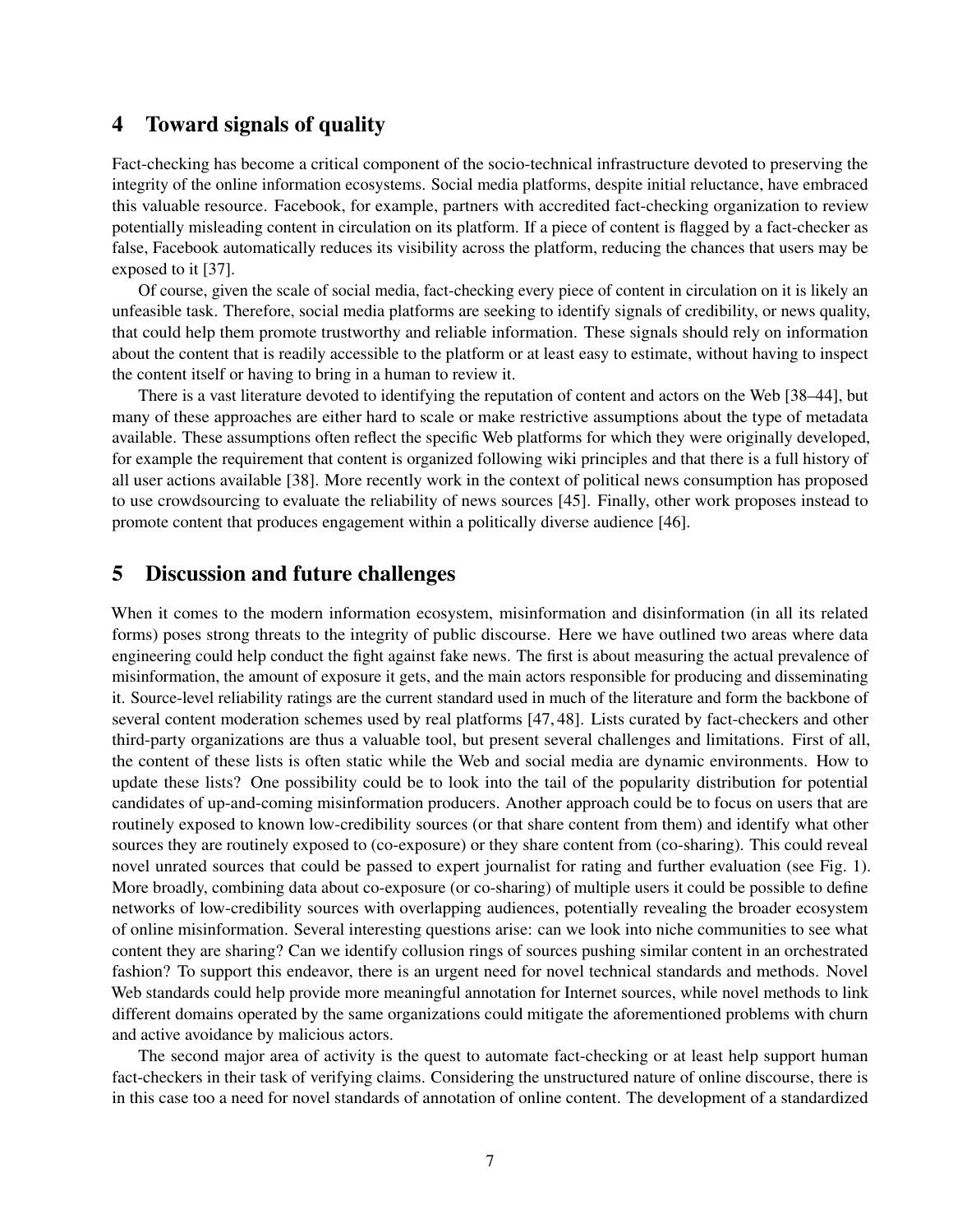

Figure 1: Example of a co-exposure network. (a) Alice and Bob follow three sources: a known misinformation source (CrazyNews.com), a known reliable source (Newspaper.com) and a source for which no rating is available (WeirdPost.com). (b) The co-exposure network is a graph whose nodes are sources and there is an edge (solid lines) between two sources if they share some users (i.e., they *co-expose*). Since WeirdPost.com as a co-exposure with CrazyNews.com due to Alice, it is possible to propagate the rating of 'misinformation source' to its neighbor with unknown rating (dashed arrow). Note that the propagation does not apply to neighbors with a known rating: Newspaper.com is already a known reliable source so its rating does not change.

schema and ontology for content annotation would provide a means by which multimedia content on the web could begin to properly be aggregated and cross-referenced in a dependable way. Journalists and publishers could be provided education and tools on how to annotate their own work such that computer scientists would not need to retroactively mine and process media on the web.

A good example is the ClaimReview schema [49], a content annotation format developed by researchers at Duke University. ClaimReview provides an important first step in the direction of content annotation as it relates to claims in news media. This schema allows professional fact checkers to annotate their fact-checks with distinct properties, such as the claim reviewed and the rating decision. This allows claims to be aggregated and queried by search engines. There has been some preliminary research regarding necessary schemas for annotating news media. Arslan et al. [50] have identified a set of 20 semantic frames (11 novel frames and 9 exisiting Berkeley FrameNet [51] frames) that can be used to model factual claims. Ciampaglia and Licato [52] identified the need for argumentation schemes to capture rhetorical methods present among claims found in news media.

# References

- [1] D. M. Lazer, M. A. Baum, Y. Benkler, A. J. Berinsky, K. M. Greenhill, F. Menczer, M. J. Metzger, B. Nyhan, G. Pennycook, D. Rothschild, *et al.*, "The science of fake news," *Science*, vol. 359, no. 6380, pp. 1094–1096, 2018.
- [2] S. McQueen, "From yellow journalism to tabloids and clickbait: The origins of fake news in the united states," in *Information Literacy and Libraries in the Age of Fake News* (D. Agosto, ed.), pp. 12–35, ABC-CLIO, 2018.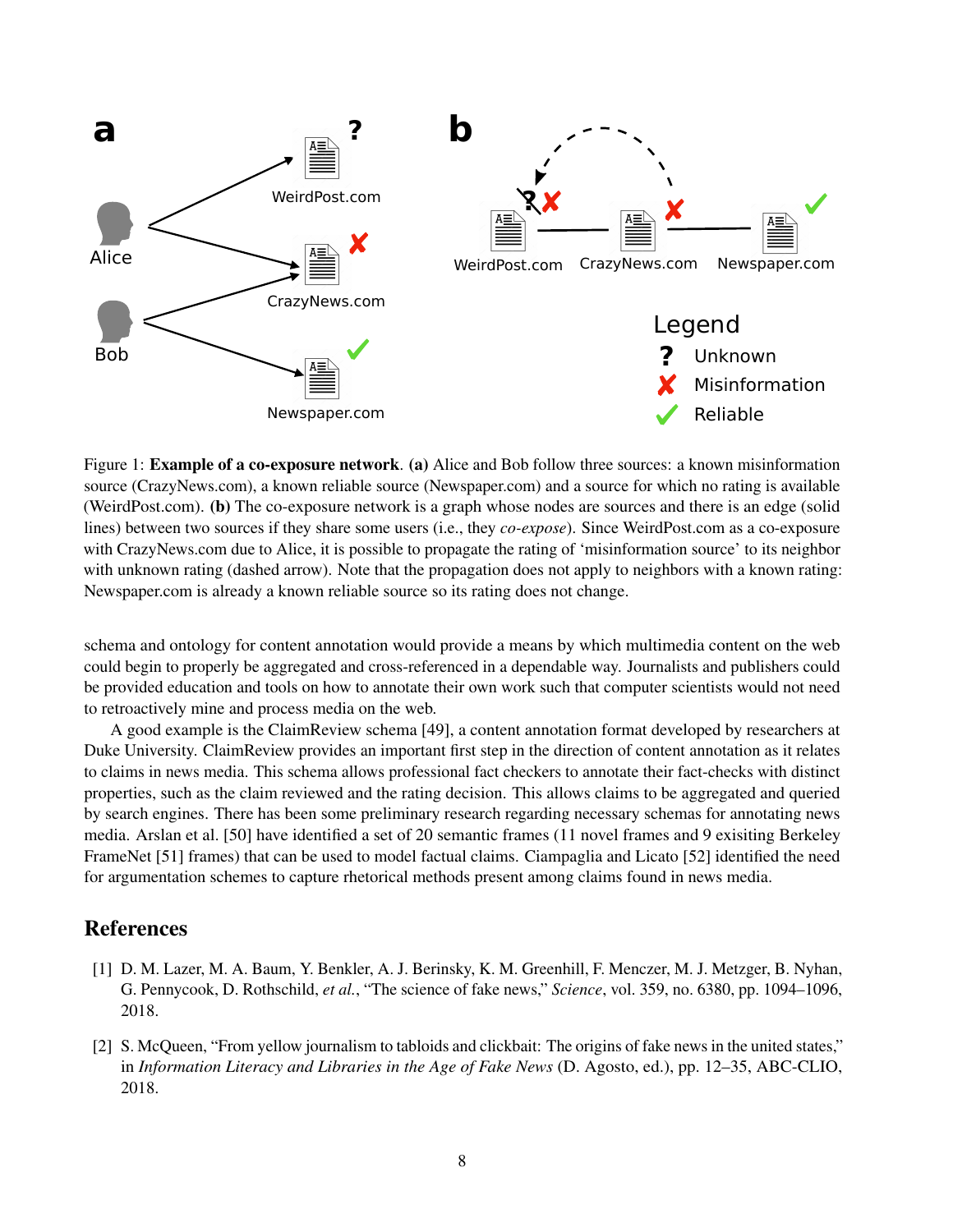- [3] M. Hilbert and P. Lopez, "The world's technological capacity to store, communicate, and compute information," *Science*, vol. 332, pp. 60–65, Feb. 2011.
- [4] L. Page, S. Brin, R. Motwani, and T. Winograd, "The pagerank citation ranking: Bringing order to the web.," Technical Report 1999-66, Stanford InfoLab, Nov. 1999. Previous number = SIDL-WP-1999-0120.
- [5] H. Kwak, C. Lee, H. Park, and S. Moon, "What is twitter, a social network or a news media?," in *Proceedings of the 19th international conference on World wide web - WWW '10*, ACM Press, 2010.
- [6] Z. Tufekci, *Twitter and tear gas : the power and fragility of networked protest*. New Haven: Yale University Press, 2017.
- [7] D. Mocanu, A. Baronchelli, N. Perra, B. Gonçalves, Q. Zhang, and A. Vespignani, "The twitter of babel: Mapping world languages through microblogging platforms," *PLoS ONE*, vol. 8, p. e61981, Apr. 2013.
- [8] P. S. Park, J. E. Blumenstock, and M. W. Macy, "The strength of long-range ties in population-scale social networks," *Science*, vol. 362, pp. 1410–1413, Dec. 2018.
- [9] J. E. Katz, "Struggle in cyberspace: Fact and fiction on the world wide web," *The Annals of the American Academy of Political and Social Science*, vol. 560, pp. 194–199, Nov. 1998.
- [10] M. Van Alstyne and E. Brynjolfsson, "Global village or cyber-balkans? modeling and measuring the integration of electronic communities," *Management Science*, vol. 51, no. 6, pp. 851–868, 2005.
- [11] M. Conover, J. Ratkiewicz, M. Francisco, B. Gonçalves, F. Menczer, and A. Flammini, "Political polarization on Twitter," in *International AAAI Conference on Web and Social Media*, ICWSM '11, (Palo Alto, CA, USA), pp. 89–96, AAAI, 2011.
- [12] E. Pariser, *The filter bubble : how the new personalized web is changing what we read and how we think*. New York: Penguin Press, 2011.
- [13] C. R. Sunstein, #Republic. Princeton University Press, Apr. 2018.
- [14] H. Allcott and M. Gentzkow, "Social media and fake news in the 2016 election," *Journal of economic perspectives*, vol. 31, no. 2, pp. 211–36, 2017.
- [15] A. Bovet and H. A. Makse, "Influence of fake news in twitter during the 2016 us presidential election," *Nature Communications*, vol. 10, p. 7, Jan. 2019.
- [16] A. M. Guess, B. Nyhan, and J. Reifler, "Exposure to untrustworthy websites in the 2016 us election," *Nature human behaviour*, vol. 4, no. 5, pp. 472–480, 2020.
- [17] N. Grinberg, K. Joseph, L. Friedland, B. Swire-Thompson, and D. Lazer, "Fake news on twitter during the 2016 us presidential election," *Science*, vol. 363, no. 6425, pp. 374–378, 2019.
- [18] S. Vosoughi, D. Roy, and S. Aral, "The spread of true and false news online," *Science*, vol. 359, no. 6380, pp. 1146–1151, 2018.
- [19] Zhao, Zilong, Zhao, Jichang, Sano, Yukie, Levy, Orr, Takayasu, Hideki, Takayasu, Misako, Li, Daqing, Wu, Junjie, and Havlin, Shlomo, "Fake news propagates differently from real news even at early stages of spreading," *EPJ Data Sci.*, vol. 9, no. 1, p. 7, 2020.
- [20] C. Shao, G. L. Ciampaglia, O. Varol, K.-C. Yang, A. Flammini, and F. Menczer, "The spread of lowcredibility content by social bots," *Nature communications*, vol. 9, no. 1, pp. 1–9, 2018.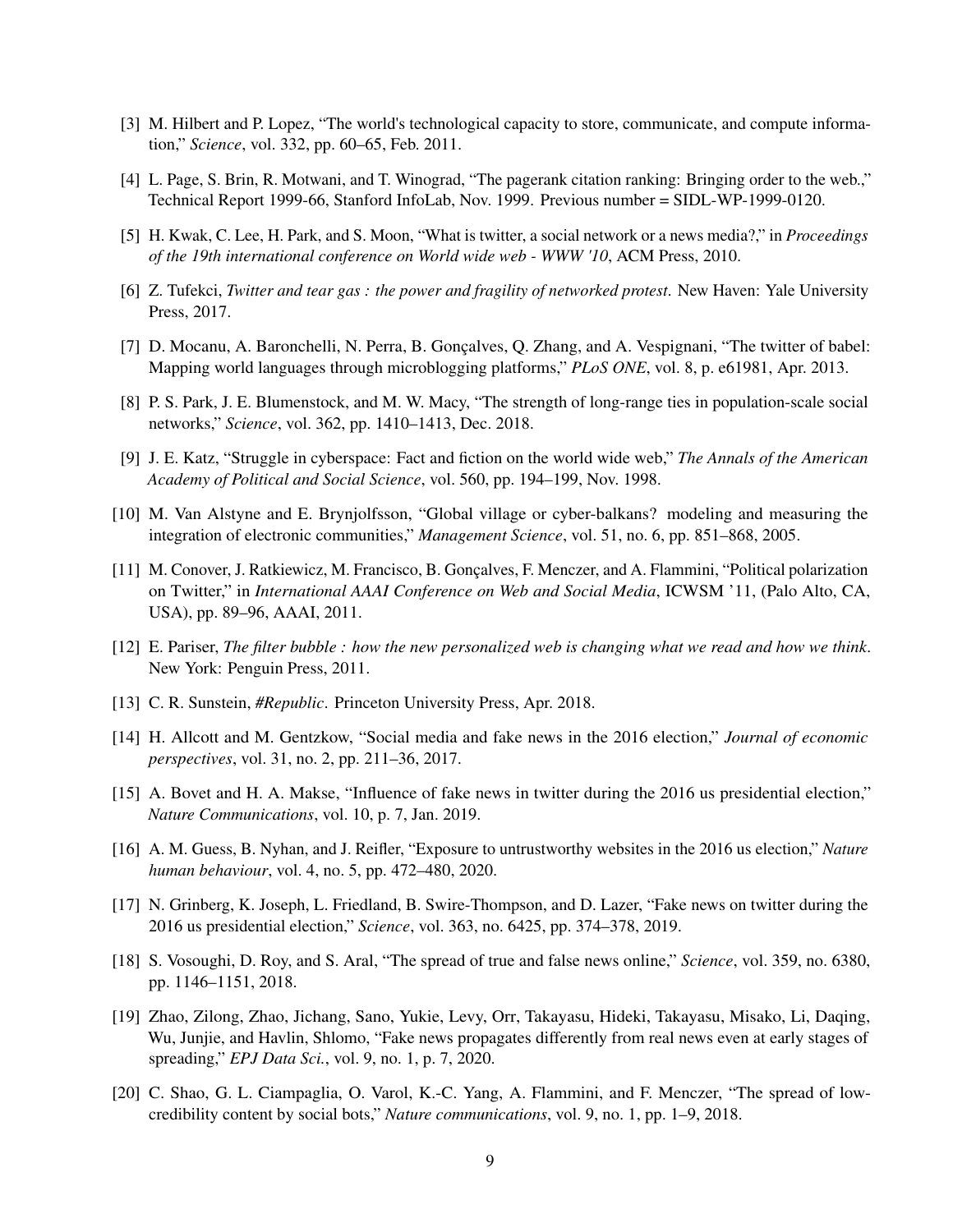- [21] J. Weedon, W. Nuland, and A. Stamos, "Information operations and facebook," tech. rep., Facebook, Inc., 2017.
- [22] M. Zimdars, *Fake News: Understanding Media and Misinformation in the Digital Age*, ch. Viral "Fake News" Lists and the Limitations of Labeling and Fact-Checking, pp. 361–372. MIT Press Ltd, Feb. 2020.
- [23] B. Nyhan and J. Reifler, "The effect of fact-checking on elites: A field experiment on u.s. state legislators," *American Journal of Political Science*, vol. 59, no. 3, pp. 628–640, 2015.
- [24] C. Shao, G. L. Ciampaglia, A. Flammini, and F. Menczer, "Hoaxy: A platform for tracking online misinformation," in *Proceedings of the 25th International Conference Companion on World Wide Web*, WWW '16 Companion, (Republic and Canton of Geneva, Switzerland), pp. 745–750, International World Wide Web Conferences Steering Committee, 2016.
- [25] N. Hassan, G. Zhang, F. Arslan, J. Caraballo, D. Jimenez, S. Gawsane, S. Hasan, M. Joseph, A. Kulkarni, A. K. Nayak, V. Sable, C. Li, and M. Tremayne, "Claim buster: The first ever end-to-end fact checking system," *Proceedings of the VLDB Endowment*, vol. 10, no. 12, pp. 1945–1948, 2017.
- [26] A. Hogan, E. Blomqvist, M. Cochez, C. d'Amato, G. de Melo, C. Gutierrez, J. E. L. Gayo, S. Kirrane, S. Neumaier, A. Polleres, R. Navigli, A.-C. N. Ngomo, S. M. Rashid, A. Rula, L. Schmelzeisen, J. Sequeda, S. Staab, and A. Zimmermann, "Knowledge graphs," tech. rep., CoRR, Mar. 2020.
- [27] F. M. Suchanek, G. Kasneci, and G. Weikum, "Yago: A core of semantic knowledge," in *Proceedings of the 16th International Conference on World Wide Web*, WWW '07, (New York, NY, USA), pp. 697–706, Association for Computing Machinery, 2007.
- [28] S. Auer, C. Bizer, G. Kobilarov, J. Lehmann, R. Cyganiak, and Z. Ives, "Dbpedia: A nucleus for a web of open data," in *The Semantic Web* (K. Aberer, K.-S. Choi, N. Noy, D. Allemang, K.-I. Lee, L. Nixon, J. Golbeck, P. Mika, D. Maynard, R. Mizoguchi, G. Schreiber, and P. Cudré-Mauroux, eds.), (Berlin, Heidelberg), pp. 722–735, Springer Berlin Heidelberg, 2007.
- [29] D. Vrandečić, "Wikidata: A new platform for collaborative data collection," in *Proceedings of the 21st International Conference on World Wide Web*, WWW '12 Companion, (New York, NY, USA), pp. 1063– 1064, Association for Computing Machinery, 2012.
- [30] F. M. Suchanek, S. Abiteboul, and P. Senellart, "PARIS," *Proceedings of the VLDB Endowment*, vol. 5, pp. 157–168, nov 2011.
- [31] N. Lao and W. W. Cohen, "Relational retrieval using a combination of path-constrained random walks," *Machine Learning*, vol. 81, no. 1, pp. 53–67, 2010.
- [32] G. L. Ciampaglia, P. Shiralkar, L. M. Rocha, J. Bollen, F. Menczer, and A. Flammini, "Computational fact checking from knowledge networks," *PLOS ONE*, vol. 10, pp. 1–13, June 2015.
- [33] P. Shiralkar, A. Flammini, F. Menczer, and G. L. Ciampaglia, "Finding streams in knowledge graphs to support fact checking," in *2017 IEEE International Conference on Data Mining (ICDM)*, (Piscataway, NJ), pp. 859–864, IEEE, Nov. 2017. Extended Version.
- [34] B. Shi and T. Weninger, "Discriminative predicate path mining for fact checking in knowledge graphs," *Knowledge-Based Systems*, vol. 104, pp. 123–133, July 2016.
- [35] A. Smirnova and P. Cudré-Mauroux, "Relation extraction using distant supervision," *ACM Computing Surveys*, vol. 51, pp. 1–35, jan 2019.